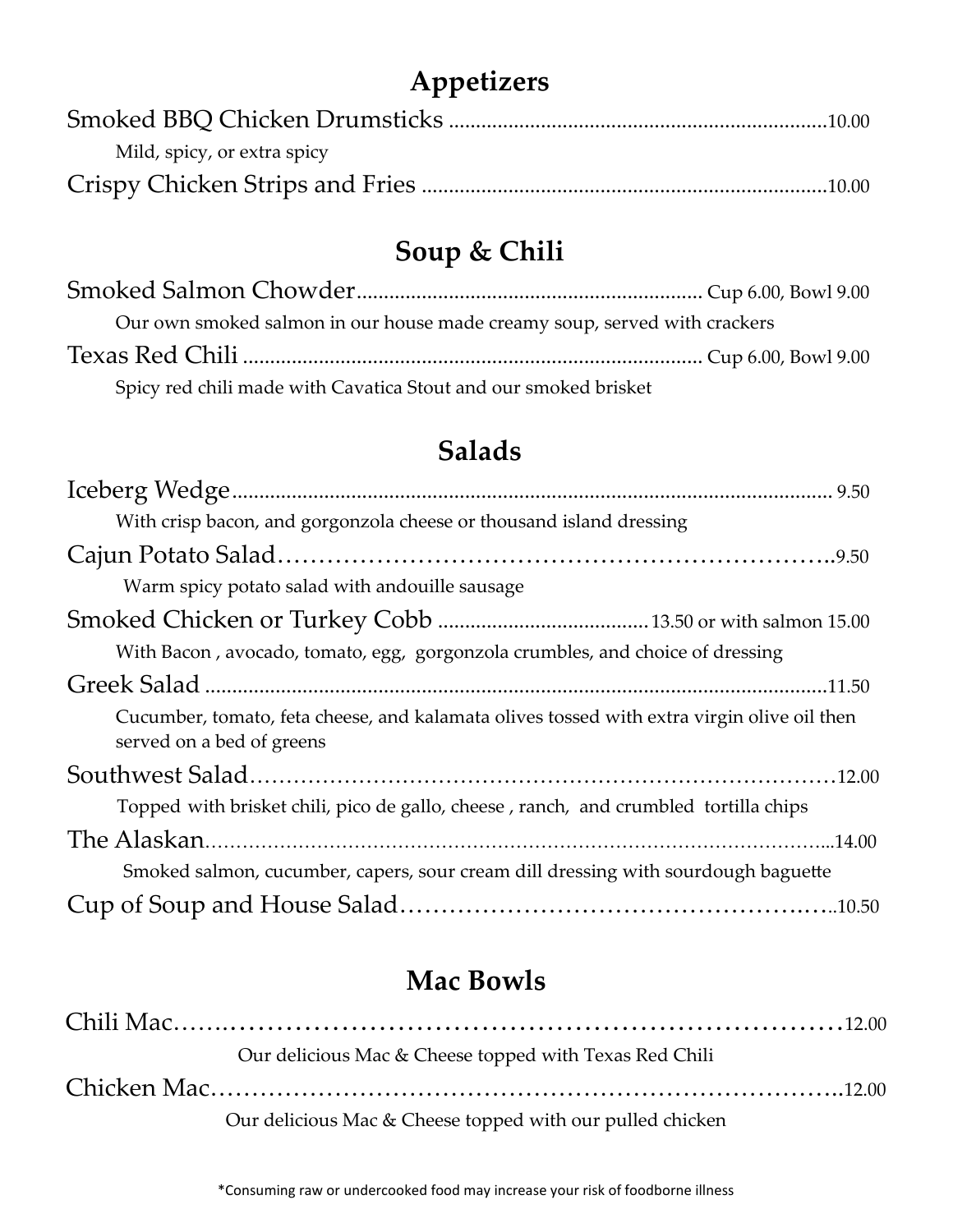### **Sandwiches**

| (served with your choice of one side)                                      |  |
|----------------------------------------------------------------------------|--|
|                                                                            |  |
| Served on a hoagie with tangy slaw                                         |  |
|                                                                            |  |
| Served on a hoagie                                                         |  |
|                                                                            |  |
| With bell peppers, onions, and creamy pepper jack cheese                   |  |
|                                                                            |  |
| Served on a brioche bun with lettuce, tomato, and onion                    |  |
| Add Cheese: Cheddar, Swiss or Creamy Pepper jack 1.00 Add Bacon 1.50       |  |
|                                                                            |  |
| Served on a brioche bun with red onion caper sauce                         |  |
|                                                                            |  |
| With corned brisket, crisp sauerkraut and melted swiss on rye              |  |
|                                                                            |  |
| With pulled pork, ham, melted swiss and dill pickle on a chewy baguette    |  |
|                                                                            |  |
| The classic with avocado on sourdough                                      |  |
|                                                                            |  |
| With au jus on a toasted hoagie                                            |  |
| Add swiss or creamy pepper jack cheese1.00                                 |  |
|                                                                            |  |
| With salami, ham, swiss, cheddar, cherry peppers, romaine, and vinaigrette |  |

#### **Create Your Own Deli Sandwich**

Choose: Smoked Turkey, Cured Ham or Sliced Beef Brisket

Then add Cheese: Cheddar, Swiss, or Creamy Pepper jack

Finally Choose a Bread: Sourdough or Dark Rye

Whole 13.00, Half 10.00